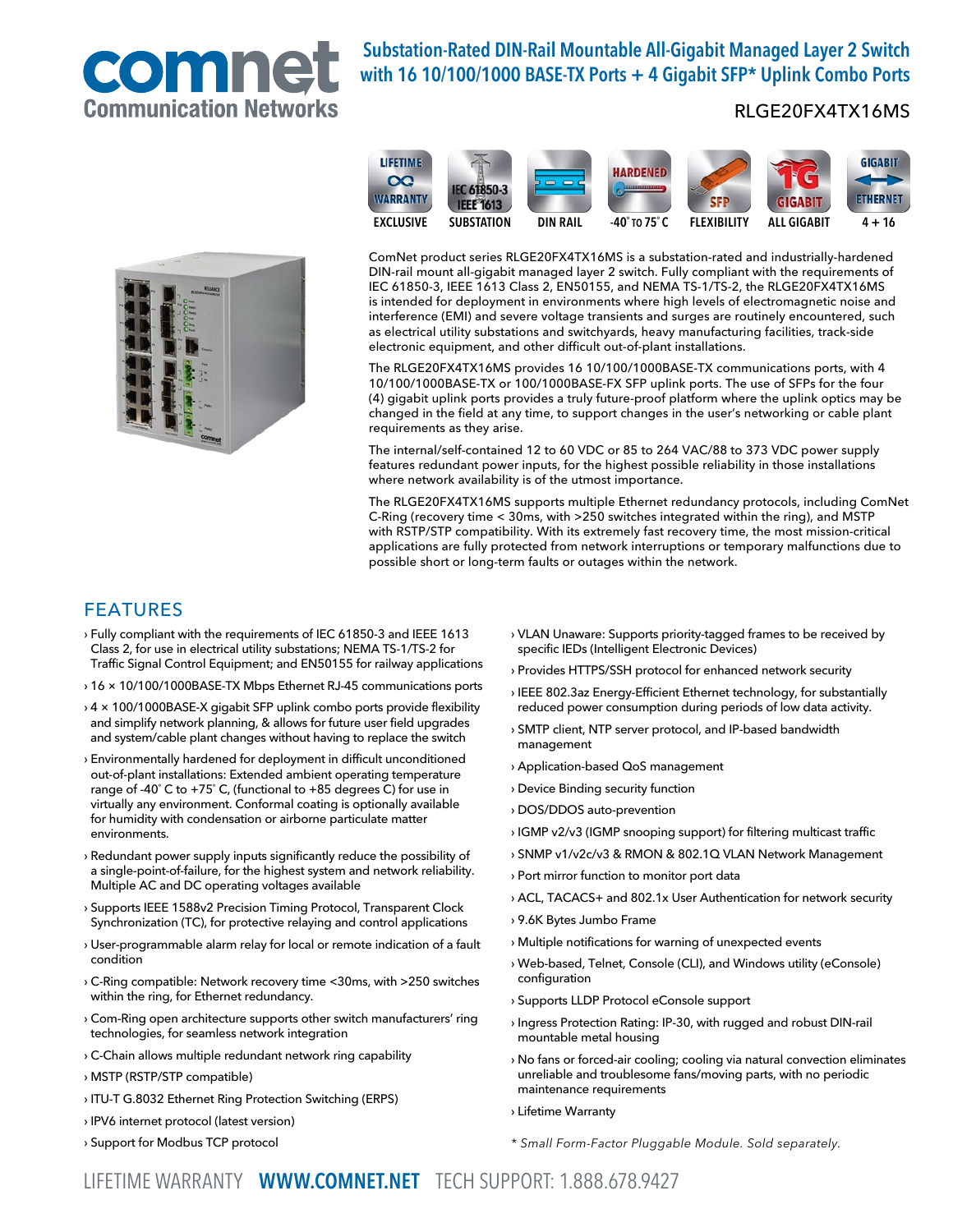# RLGE20FX4TX16MS Substation-Rated DIN-Rail Mountable All-Gigabit Managed Layer 2 Switch with 16 10/100/1000 BASE-TX Ports + 4 Gigabit SFP Uplink Combo Ports

## APPLICATIONS

- › Electrical substation SCADA and distribution automation networks; protective relaying systems; power transmission & distribution systems; remote/unattended wind farm, hydroelectric, and solar/photovoltaic power generation facilities; and other electrical utility-specific applications
- › NERC-CIP-014 compliance for perimeter security, surveillance monitoring, and controlled access to electrical substations and power generating facilities, and other critical infrastructure/high value, mission-critical sites and assets
- › Industrial/Factory Automation & Process Control SCADA Networks
- › Chemical and petrochemical refining and processing facilities, oil and gas pipelines/transmission systems, and mining installations
- › Food processing/pharmaceutical manufacturing facilities, Wastewater treatment plants, and suppliers of potable drinking water
- › ITS/transportation closed-loop signalization and VMS/VDS/ surveillance/incident detection systems
- › Railway/trackside control and monitoring system
- › Military, government, and defense communications networks
- › Integrated IP-video, VOIP, and data transmission networks
- › Cellular telephony and wireless backhaul networks

## OUTLINE DRAWING



## ORDERING INFORMATION

| <b>Part Number</b>   | <b>Description</b>                                                                                                             |  |
|----------------------|--------------------------------------------------------------------------------------------------------------------------------|--|
| RLGE20FX4TX16MS/HV   | Substation-Rated 20-Port All-Gigabit Managed Switch, Dual Redundant High Voltage PSU Inputs                                    |  |
| RLGE20FX4TX16MS/LV   | Substation-Rated 20-Port All-Gigabit Managed Switch, Dual Redundant Low Voltage PSU Inputs                                     |  |
| Included Accessories | DIN-Rail Kit, Wall Mount Kit, Console cable                                                                                    |  |
| Options              | User-selectable SFP Modules <sup>1</sup> (Extra charge, consult factory)                                                       |  |
|                      | [2] Add suffix '/C' for Conformally Coated Circuit Boards to extend to condensation conditions (Extra charge, consult factory) |  |

[1] Multimode fiber needs to meet or exceed fiber standard ITU-T G.651. Single mode fiber needs to meet or exceed fiber standard ITU-T G.652. This product requires a fiber installation with a minimum 30 dB connector return loss. The use of Super Polish Connectors is recommended. Complies with FDA Performance Standard for Laser Products, Title 21, Code of Federal Regulations, Subchapter J.

In a continuing effort to improve and advance technology, product specifications are subject to change without notice.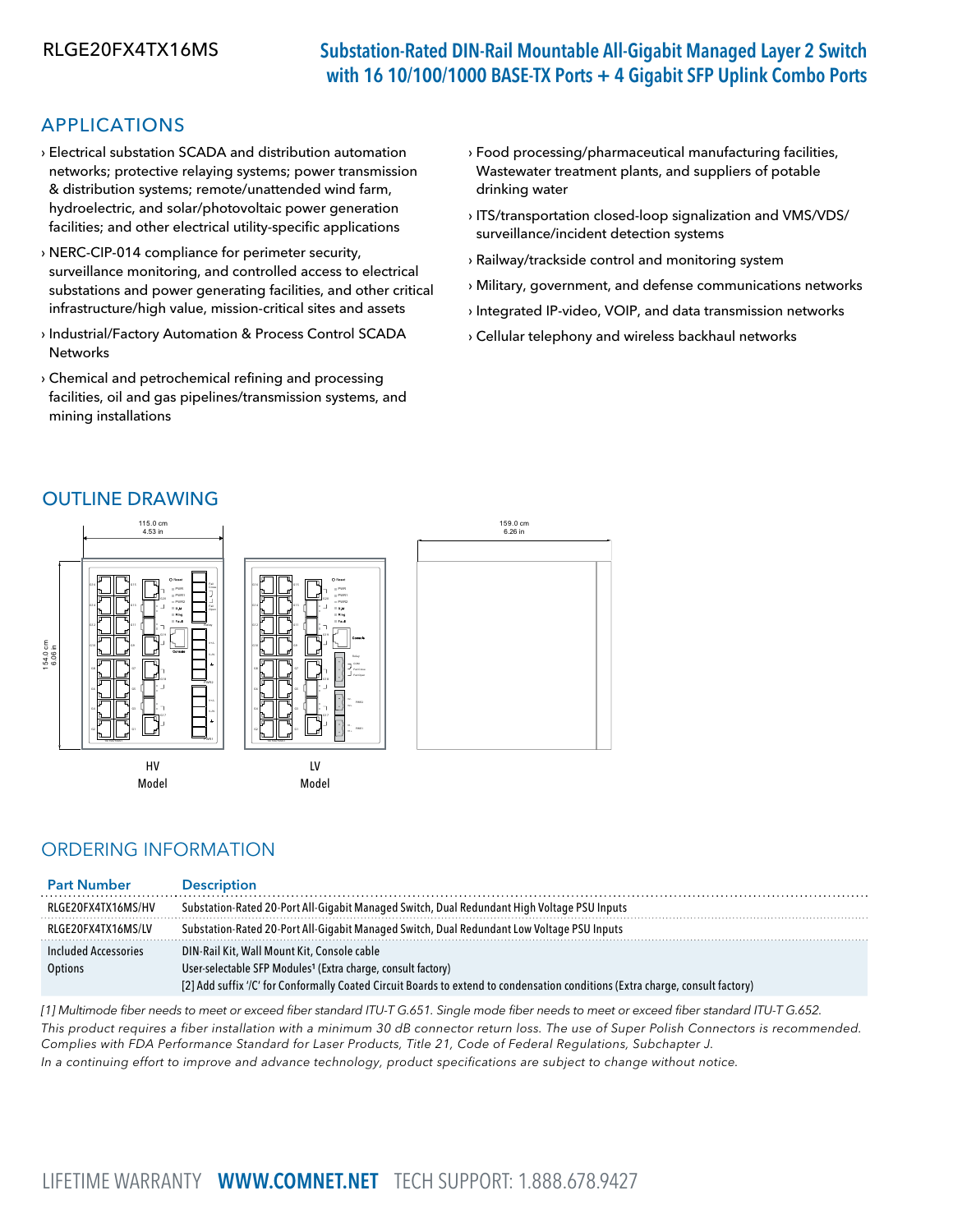## RLGE20FX4TX16MS Substation-Rated DIN-Rail Mountable All-Gigabit Managed Layer 2 Switch with 16 10/100/1000 BASE-TX Ports + 4 Gigabit SFP Uplink Combo Ports

## SPECIFICATIONS

#### **Connectors**

| <b>Combo Ports</b>    | (4) 10/100/1000BASE-T(X) or 100/1000BASE-X SFP   |
|-----------------------|--------------------------------------------------|
| RJ-45 Ports           | (16) 10/100/1000BASE-T(X), with Auto MDI/MDIX    |
| Power                 | <b>Terminal Blocks</b>                           |
| <b>Serial Console</b> | RJ-45 Port RS-232 @ 115,200 bps 8,N,1 w/ console |
|                       | cable (included)                                 |
| <b>Fault Relay</b>    | <b>Terminal Block</b>                            |
|                       |                                                  |

#### Ethernet Standards Supported

IEEE 802.3 for 10Base-T IEEE 802.3u for 100Base-TX and 100Base-FX IEEE 802.3ab for 1000Base-T IEEE 802.z for 1000Base-X IEEE 802.3x for Flow control IEEE 802.3ad for LACP (Link Aggregation Control Protocol ) IEEE 802.1D for STP (Spanning Tree Protocol) IEEE 802.1p for COS (Class of Service) IEEE 802.1Q for VLAN Tagging IEEE 802.1w for RSTP (Rapid Spanning Tree Protocol) IEEE 802.1s for MSTP (Multiple Spanning Tree Protocol) IEEE 802.1x for Authentication IEEE 802.1AB for LLDP (Link Layer Discovery Protocol)

#### Switch Properties

| Switching Latency            | 7 µs                         |
|------------------------------|------------------------------|
| Switching Bandwidth          | 40 Gbps                      |
| Max. VLANs Available         | 4095                         |
| <b>IGMP Multicast Groups</b> | 128 for each VLAN            |
| Port Rate Limiting           | <b>User Defined</b>          |
| <b>MAC Table</b>             | 8000 MAC addresses available |
| <b>Priority Queues</b>       | 8                            |
| Processing                   | Store-and-Forward            |
|                              |                              |

#### Security Features

Device Binding Security Feature Enable/Disable Ports, MAC based port security Port-Based Network Access Control: 802.1x VLAN (802.1Q): To segregate and secure network traffic Radius Centralized Password Management SNMPv3 Encrypted Authentication and Access Security HTTPS/SSH enhanced network security TACACS+

#### Security Features

STP/RSTP/MSTP (IEEE 802.1D/w/s) C-Ring Redundant Ring: Recovery time < 30ms, with over 250 units TOS/Diffserv Supported Quality of Service (802.1p) for Real-Time Traffic VLAN (802.1Q) with VLAN Tagging IGMP Snooping for Multicast Filtering IP-Based Bandwidth Management Application-Based QoS Management DOS/DDOS Auto-Prevention Port Configuration, Status, Statistics, Monitoring & Security DHCP Server/Client/Relay support SMTP Client Modbus TCP NTP Server

#### Network Redundancy

C-Ring Com-Ring Legacy Ring MRP MSTP (RSTP/STP Compatible)

### Alarms & Monitoring Systems

Relay Output For fault event alarming. Relay contacts rated at 1 A @ 24VDC

#### Power

Power Consumption 18 W, Typical Polarity Protection Reverse Polarity Protected

#### Electrical & Mechanical

Shipping Weight 4.83 lb / 2.19 kg

### **Environmental**

MTBF >250,000 hours Storage Temperature -40° C to +85° C

#### Regulatory Approvals

ESD EN61000-4-2 RS EN61000-4-3 EFT EN61000-4-4 Electrical Surge EN61000-4-5 Mechanical Shock IEC60068-2-27 Free Fall **IEC60068-2-32** Vibration IEC60068-2-6

Input Power LV Model: Dual power inputs 12~60 VDC HV Model: Dual power inputs 85~264 VAC / 88~373 VDC Current Protection Overload Current Protected

LED Status Indicators Power × 3 R.M Ring Fault RJ-45 SFF Size  $4.53 \times 6.3 \times 6.06$  in  $(11.5 \times 15.9 \times 15.4$  cm) Installation DIN Rail (35 mm Track) or Wall Mount

Operating Temperature  $-40^\circ$  C to  $+75^\circ$  C, Functional to  $+85^\circ$  C Relative Humidity 5% to 95% (non-condensing)²

Power Automation IEC 61850-3, IEEE 1613 EMI FCC Part 15, CISPR (EN55022) Class A, EN50155 (EN50121-3-2, EN55011, EN50121-4) CS EN61000-4-6, EN61000-4-8, EN61000-4-11 Safety EN60950-1







3 CORPORATE DRIVE | DANBURY, CONNECTICUT 06810 | USA | T: 203.796.5300 | F: 203.796.5303 | TECH SUPPORT: 1.888.678.9427 | INFO@COMNET.NET

8 TURNBERRY PARK ROAD | GILDERSOME | MORLEY | LEEDS, UK LS27 7LE | T: +44 (0)113 307 6400 | F: +44 (0)113 253 7462 | INFO-EUROPE@COMNET.NET

© 2017 Communication Networks. All Rights Reserved. "ComNet" and the "ComNet Logo" are registered trademarks of Communication Networks. 26 Oct 2017